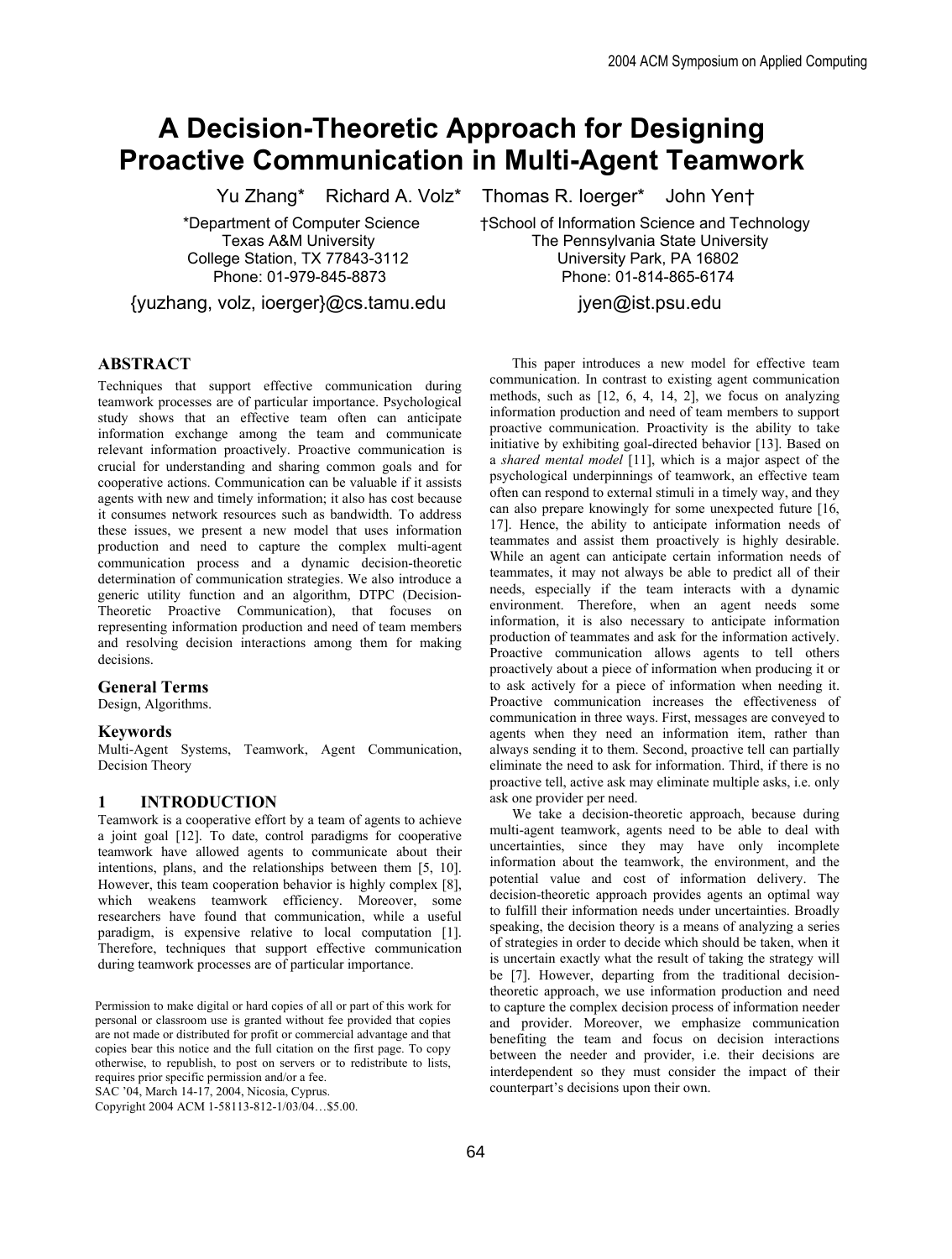In our model, agents are equipped with a set of communication strategies from which they must choose when making decisions. To quantify agents' decisions, we have developed a generic utility function that focuses on representing the information production and need of team members. After evaluating the utility of a particular strategy, agents will identify the optimal strategy, which maximizes the utility of communication.

Two difficulties exist in agents' decision-making. First, agents cannot compute exact values of the utility since some parameters cannot be known precisely. Hence, they use the expected value of the utility function where they need values, which involve the calculation of probability. Second, agents' decision-making is interdependent, so when evaluating a strategy, they must consider their counterparts' responses, which cannot be known exactly, and so also need to be estimated. An algorithm called DTPC (Decision-Theoretic Proactive Communication) has been developed to deal with these issues.

The rest of this paper is organized as follows. Section 2 provides an example of the proactive communication problem in teamwork. Section 3 gives basic contextual information. Section 4 introduces a generic utility function. Section 5 presents multiagent communication process. Section 6 discusses DTPC algorithm. Section 7 concludes this paper.

#### **2 AN EXAMPLE**

In order to understand the proactive communication problem in teamwork, such as which kind of information will be communicated; who needs it; who provides it; how to determine whether or not an agent having information should tell another agent; and whether to ask some specific agent for needed information, we introduce an extended, classical example of a multi-agent team.

As an example, we have extended the Wumpus World problem [9] into a multi-agent version [18]. The goals of the team, four agents, one carrier and three fighters, are to kill wumpuses and get gold. Wumpuses live in their small kingdoms that have boundaries. They can move randomly to adjacent locations, or choose to stay at the current locations. The carrier is capable of finding wumpuses and picking up gold. The fighters are capable of shooting wumpuses. When a wumpus is killed, agents can determine that the wumpus is dead only by getting the message from the one who killed it.

Plans are at the center of activity. They describe how individuals or teams can go about achieving various goals. Our plans are represented in MALLET (Multi-Agent Logic Language for Encoding Teamwork), which provides descriptors for encoding knowledge about teamwork processes (i.e. individual/team plans and operations), as well as specifications of team structures (e.g., team members and roles) [15]. Plans are classified into individual plans and team plans. Each individual plan has a process consisting of a set of operations, each of which is either a primitive operator, or a composite operation (e.g., a sub-plan). Team plans are similar to individual plans, but they allow multiple agents or agent variables to be assigned to carry out operations or plans (some of them requiring a team). A DO statement is used to assign one or several agents to carry out specific operators or sub-plans. CAST (Collaborative Agents for Simulating Teamwork) is a multi-agent architecture that simulates and supports teamwork [15], and is used as the basis for simulating our example system.

The following is an example team plan for the multi-agent version of Wumpus World:

(tplan killwumpuses() (foreach (cond (wumpus ?w)) (killwumpus(?w)))) (tplan killwumpus(?w) (process (par (seq (agent-bind ?ca (constraint (play-role ?ca carrier))) (DO ?ca (findwumpus ?w))) ;the carrier is assigned (seq (agent-bind ?fi (constraint ((play-role ?fi fighter)  $(location ?w ?x ?y)))$ ; the fighter assigned must know wumpus' location (DO ?fi (movetowumpus ?w)) (DO ?fi (shootwumpus ?w))))))

where findwumpus and movetowumpus are individual plans, and shootwumpus is an individual operator specified as follows:

```
(ioper shootwumpus (?w) 
      (pre-cond (location ?w ?x ?y) (dead ?w false)) 
      (effect (dead ?w true)))
```
Note that the plan does not explicitly state the communication that is to take place. Rather, the agents are to infer the necessary communication from their knowledge of the plan and the environment.

As one can infer from this plan, the key problems are which kind of information will be communicated, how agents can *know* who will need or produce the information and *when* it will be produced or needed. The answer to the first problem is that there are two kinds of information communicated in the team: 1) an unknown conjunct that is part of a constraint (e.g., "wumpus location"); 2) an unknown conjunct that is part of the precondition of a plan or an operator (e.g., "wumpus location" and "wumpus is dead"). To determine who needs and who produces a given item of information, agents analyze the preconditions and effects of operators and plans and generate a list of needers and a list of providers for every piece of information. The needers are agents who might need to know the information (e.g. the fighters), and the providers are agents who might know the information (e.g. the carrier and other fighters).

Challenges come from the third problem. We can see that the fighters need to know a "wumpus' location" and whether the "wumpus is dead", which can be obtained by communicating with the carrier and other fighters. However, knowing *when* the information is needed or produced is sometimes impossible because it requires agents to have comprehensive knowledge about both parts of the communication. To explain this, consider the case of getting "wumpus' location." The fighters can obtain the "wumpus' location" information either by the carrier proactively telling them, or by actively requesting it from the carrier. The more up-to-date information the fighter receives, the better its chance of locating the wumpus, and since wumpuses can only move inside certain boundaries, a piece of old information may be useful to the fighters, in the case that they do not have the most recent one. However, since wumpuses move freely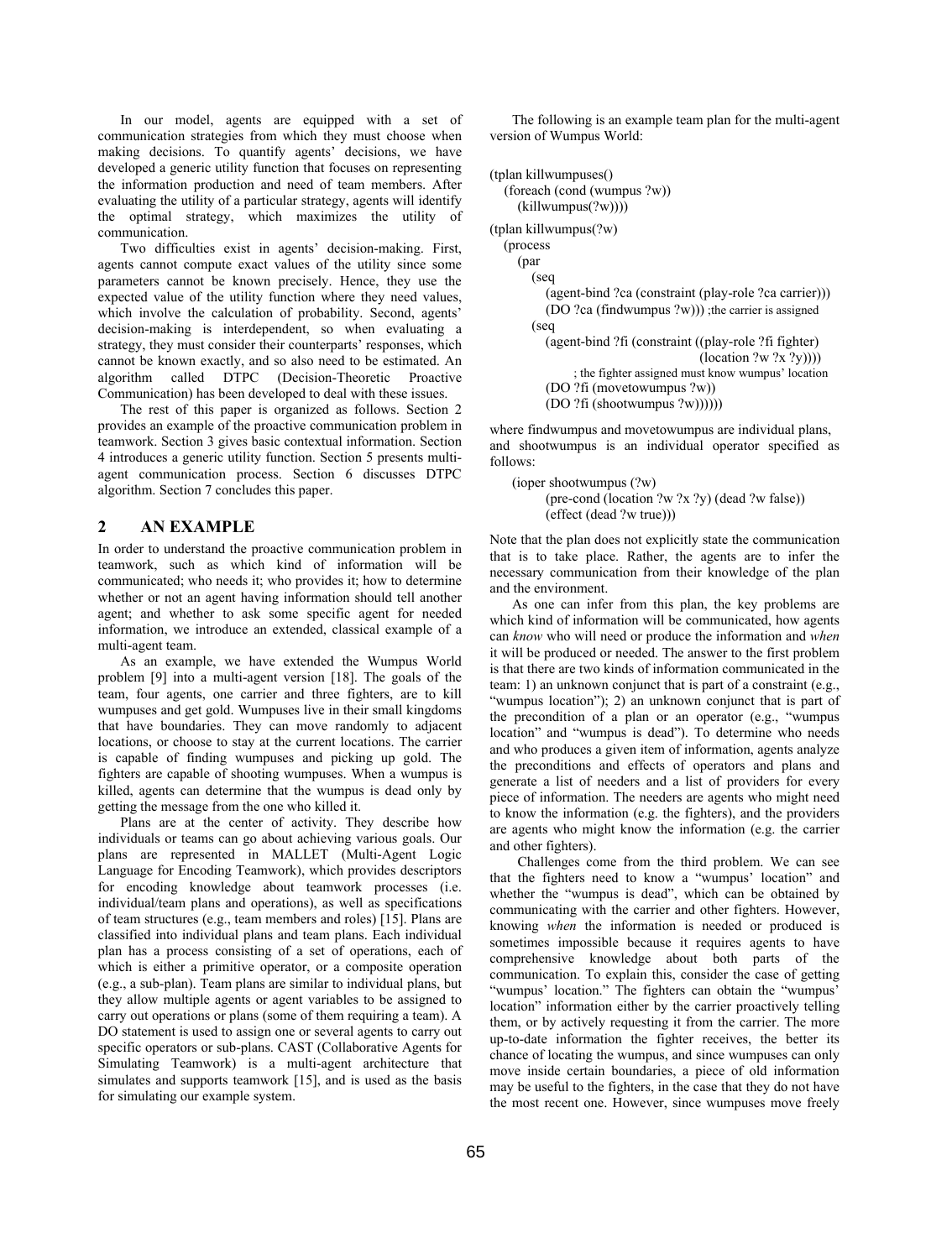in their kingdoms, the carrier cannot know the precise time interval between a fighter moving to a found wumpus and killing it. For the same reason, the fighters cannot know the exact time when the carrier will find a wumpus.

It can be seen that the distributed nature of the agent team and the dynamic nature of the world often make it infeasible for an agent to have complete and up-to-date information about other teammates and the world. The resultant uncertainty, which may seriously affect the quality of communication among agents, and the proposed solution to that uncertainty is what we will address in the rest of this paper.

#### **3 BASICS**

Communication generally involves two parts: needer and provider. In order to obtain an information item, messages may be conveyed from either part to its counterpart. For clarity, we will assume that the system consists of two agents, *a,* a provider, and *b,* a needer. The ideas can be extended readily to larger numbers of agents if desired. For the needer, we need to know what to do when it either needs or receives an item of information, while a provider must decide what to do when it produces an item of information or receives a request for information. In the following, we delineate the different strategies that each might employ.

#### **3.1 Strategies**

The needer has two situations to consider. In situation NA, it needs a piece of information, *I*. In situation NB, it receives a piece of information, which may be either a reply from the provider whom it has actively asked or a proactive tell from the provider. In situation NA, the needer has the following strategies from which to choose:

| <i>Silence</i>   | : The agent does not ask for $I$ and uses the |
|------------------|-----------------------------------------------|
|                  | most recent value it has:                     |
| <i>ActiveAsk</i> | : The agent actively asks for $I$ ;           |
| Wait             | : The agent waits to be told $I$ proactively. |

In situation NB, the needer has following strategies from which to choose:

> *Accept* : The agent notifies the acceptance of *I*; *RejectNeed* : The agent notifies the rejection of *I*, because it does not need *I* soon;

In either situation, the needer must select a single strategy and act accordingly.

The provider will also face two situations when making the decision. In situation PA, it produces a new piece of information. In situation PB, it receives a request for a piece of information. In situation PA, the provider has the following strategies from which to choose:

*ProactiveTell*: The agent proactively provides *I*; *Silence* : The agent does not provide *I*.

In situation PB, the provider has the following strategies from which to choose:

- *Reply* : The agent provides most recent value for *I*;
- *WaitUntilNext*:The agent waits until next production of *I* and then provides *I*;
- *Reject* :The agent notifies the rejection of providing *I*, because the agent neither produced *I* recently, nor expects to produce *I* soon.

#### **3.2 Time**

In order to make their communication decisions, agents need to consider the relationship between the time at which information is needed and the time at which it is produced. The various strategies involve using the information produced at different times or satisfying needs at different times. Thus, to describe the range of possibilities encompassed by the different strategies adequately, several different points in time must be defined. For clarity, we define two sets of relevant points in time, one set for the needer and another for the provider.

## *Time points for needer*

We first consider situation NA. Let  $T_{b,N}^0$  be the time at which agent *b*'s most recent need for *I* arises; we consider this to be the current time of decision-making. We assume that agent *a* produces values for a piece of information *I* from time to time. The inter-production time interval is assumed to be random according to an unknown distribution. Let  $T_{a,P}^{a0}$  be the time at which agent *a* most recently produced *I*. Further, let  ${T_{a,P}^{-an}$ , ...,  ${T_{a,P}^{-al}}$  be the (ordered) set of previous times when agent *a* produced *I*. And {  $T_{a,P}^{a_1}$ ,  $T_{a,P}^{a_2}$ , ...} denote the (ordered) set of times at which agent *a* will produce *I* in the future, which is unknown at the current time. Let  $T_{sr}$  be the time at which agent *b* most recently received a value for *I*. We assume the communication delay is negligible, thus  $T_{s,r}$  is also the time agent *a* most recently sent out a value for *I*. Hence

 $T_{s,r}$  is one of time points among {  $T_{a,P}^{-an}$  , ...,  $T_{a,P}^{-a1}$  ,  $T_{a,P}^{a0}$  }. Based on their definitions, these time points have the following relations:

$$
T_{a,P}^{-an} < ... < T_{a,P}^{-a2} < T_{a,P}^{-a1} < T_{a,P}^{a0} < T_{a,P}^{a1} < T_{a,P}^{a2} < ... ,
$$
  
\n
$$
T_{a,P}^{a0} \le T_{b,N}^{0} < T_{a,P}^{a1} ,
$$
  
\n
$$
T_{s,r} < T_{b,N}^{0} .
$$

In situation NB, let  $T_{b,g}$  be the time at which agent *b* gets (receives) *I*; we consider this to be the current time. Let  $T_{b,N}^{g_0}$ be the most recent need time, prior to the receiving time  $T_{b,g}$ , and  $T_{b,N}^{g_1}$  be the next need time, subsequent to the receiving time  $T_{b,g}$ . These time points have following relations:

$$
T_{b,N}^{g_0} < T_{b,g} < T_{b,N}^{g_1}.
$$

## *Time points for provider*

In situation PA, let  $T_{a,P}^0$  be the time at which agent *a* produces a value for *I*; we consider this to be the current time. We assume that agent *b* needs values for *I* from time to time. The inter-need time interval is assumed to be random according to an unknown distribution. We assume that the needer will not proceed until a need is fulfilled, that is, a second need for *I* does not occur until after the current need has been fulfilled. Let  $T_{b,N}^{uf}$  be the time of the unfulfilled need after the most recent fulfilled need. A need can be fulfilled either by a value for *I* from the provider or by the most recent value for *I* that agent *b* already has.  $T_{b,N}^{uf}$  could be either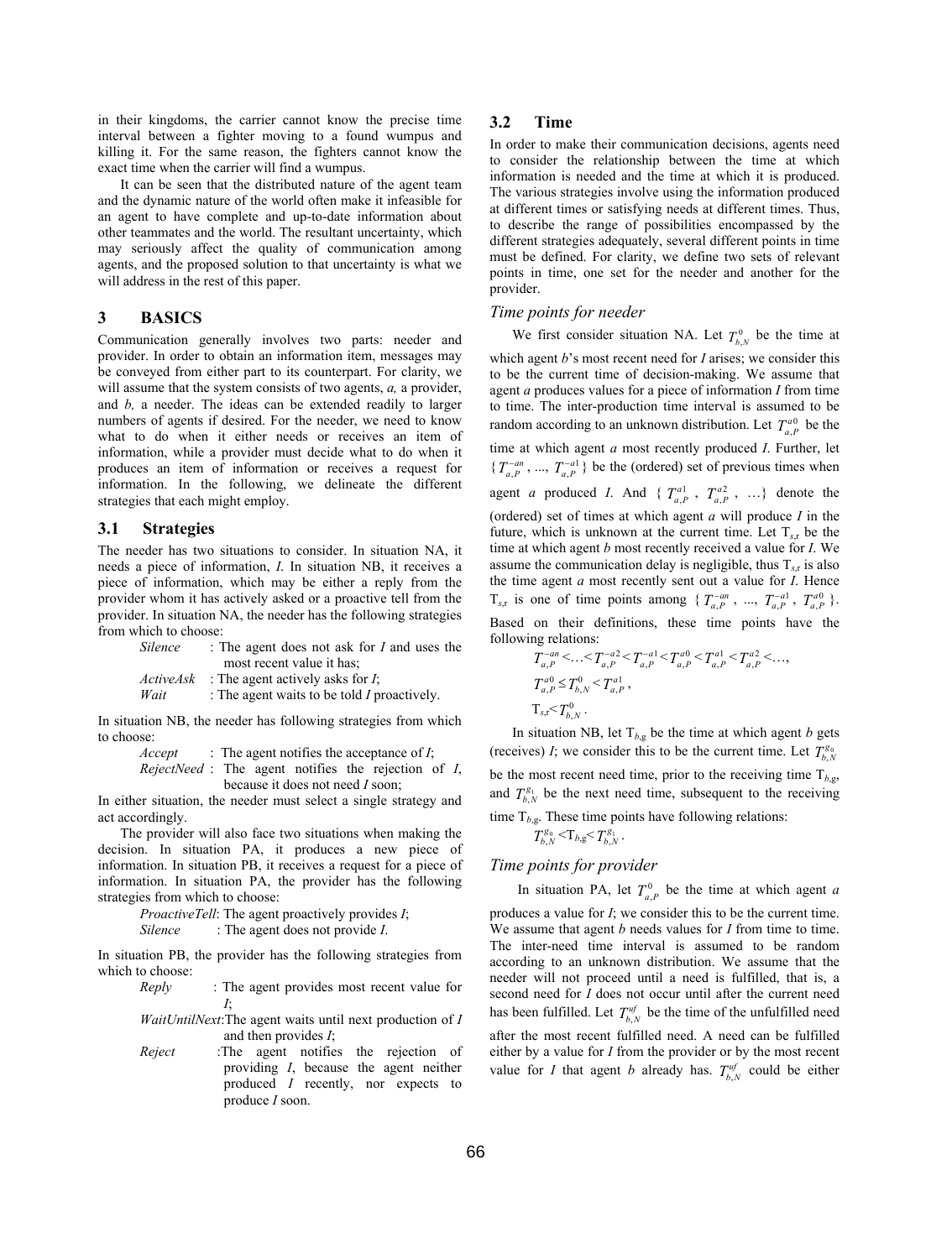before or after the current time,  $T_{a,P}^0$ . These time points have following relations:

> $T_{s,r} < T^0_{a,p}$ ,  $T_{s,r} < T_{h,N}^{uf}$ .

In situation PB, let  $T_{b,r}$  be the time at which agent *b* requests *I*; we consider this to be the current time. Let  $T_{a,P}^{r_0}$  be the most recent production time, prior to the request time  $T_{b,r}$ , and  $T_{a,P}^{r_1}$  be the next production time, subsequent to the request time  $T_{b,r}$ . These time points have following relations:

$$
T_{a,P}^{r_0} < T_{b,r} < T_{a,P}^{r_1}.
$$

# **4 UTILITY**

We assume information needer and provider have the same utility function; because as they are cooperative in a team, we consider the utility function to represent the utility gained by the team when a particular needer uses a particular item of information at a particular time. Consequently, needers and providers have the same utility function when referencing the use of an item of information by the same user at the same time. However, because their knowledge of the various points in time differs, they must approximate the value function by its expected value, and their evaluation of the utility function will typically vary.

## **4.1 Defining the utility function**

We first analyze parameters that should be included in the utility function U. Information is the center of communication. A piece of information *I*, which the communication may convey, is a parameter in U. The purpose of communication is to assist the needer. The needer cares about when it needs information *I* and the time at which value for *I* it will use was produced. Hence, the times at which *I* is needed and at which the value used for *I* is produced, called time  $t_1$  and  $t_2$  respectively<sup>1</sup>, are two other parameters in U. Depending upon the strategy for which the utility function is being evaluated, different time points from the previous definitions will be appropriate to use. Because *I* can be obtained by a set of messages M, these messages are also necessary parameters in U. To sum up, the utility function U should have four parameters  $\{I, t_1, t_2, M\}$ , where I is the information about which the communication occurs,  $t_1$  and  $t_2$  are times related to the need and providing the information, and Mis the set of messages involved in obtaining that information. These parameters will be filled by specific values based on the strategy chosen by a needer or provider when making decisions.

Utility is the difference between the value gained by having information and the cost of sending the messages:

 $U(I, t_1, t_2, M)=V(I, t_1, t_2)-C(M).$ 

1

The cost of sending a message  $M_i$  is assumed to be:

 $C(M_i)=$  $\overline{\mathfrak{l}}$ ⇃  $\left\lceil \right\rceil$  $+$  k<sub>1</sub>  $\times$ =  $k_0 + k_1 \times len(M)$  otherwise 0 if M  $0$   $\mathbf{R}_1$ ϕ

where len( $M_i$ ) is length of message  $M_i$ , and  $k_0$  and  $k_1$  are coefficients.

We recognize two effects, timeliness and relevance of using the information, in determining the form of the value function. If the needer uses the most recent value it has at the time the need arises, the value is available immediately but may be obsolete. Otherwise, it may use a new value that may be produced only after some delay (it might have to wait for the provider). The provider faces similar choices; the value it has at the time of a need may have been produced at some earlier time and hence may not be timely for the needer, whereas the production of a new value may be an unknown time in the future.

We assume that once the needer receives the information, it is consumed immediately. We assume that the value gained by having timely information can be represented by a function  $f_t$  of the time difference between  $t_2$  and  $t_1$ , and we will consider value functions that decrease as a function of the time difference. First, we define a function:

 $d(t_1, t_2)=t_2-t_1.$ 

We then define a non-increasing function:

 $f_t$ (x) s.t.  $0 \leq f_t$  (y) $\leq f_t$ (x) if y≥x,

and use

 $k_2 \cdot f_t(d(t_1, t_2))$ 

as value function V, where  $k_2$  is a coefficient.  $f_t$  may has various forms. For example, it might decrease exponentially, or it might be constant for a length of time and zero thereafter, indicating that the information must be consumed in a finite length of time or it is useless.

Secondly, we consider the relevance of the information. In this case, the information used is somewhat stale and it may be the case that using stale information degrades the value of using the information. We represent this as a function  $f_r$  of  $t_2$ - $t_1$ . There are again many forms that  $f_r$  could take. For example, if the information used changes value at discrete points in time and the use of incorrect information has zero value, one might describe  $f_r$  statistically and use probabilities that the information has changed in the interval  $[t_2, t_1]$ . On the other hand, in other domains, it might be the case that the there is a value to using stale information but that for some reason (perhaps it takes longer to find a target) the value of using the stale information decreases with the age of the information.

We then combine the timeliness and relevance aspects into a single function V such that

 $V(I, t_1, t_2) = f_t (t_2 - t_1) + f_r (t_2 - t_1).$ 

## **4.2 Identifying parameters in the utility function**

In the utility function, parameters *I* and M are relatively fixed when agents make decisions, while parameters  $t_1$  and  $t_2$  may vary according to different strategies.

In Table 1, we identify  $t_1$  and  $t_2$  for different strategies. N and P indicate strategies for needer or provider; for example, *N.Silence* denotes needer's strategy *Silence*. We use time cutoff T to prevent the needer waiting too long if the provider uses some strategy, such as *P.Silence* or *P.Reject* (refer to section 6 for more details).

For some strategies, the time point used for a parameter depends upon the counterpart's response, which is unknown

<sup>&</sup>lt;sup>1</sup> When the utility function is evaluated for the different possible strategies,  $t_1$  and  $t_2$  will take on various time points defined in the previous section.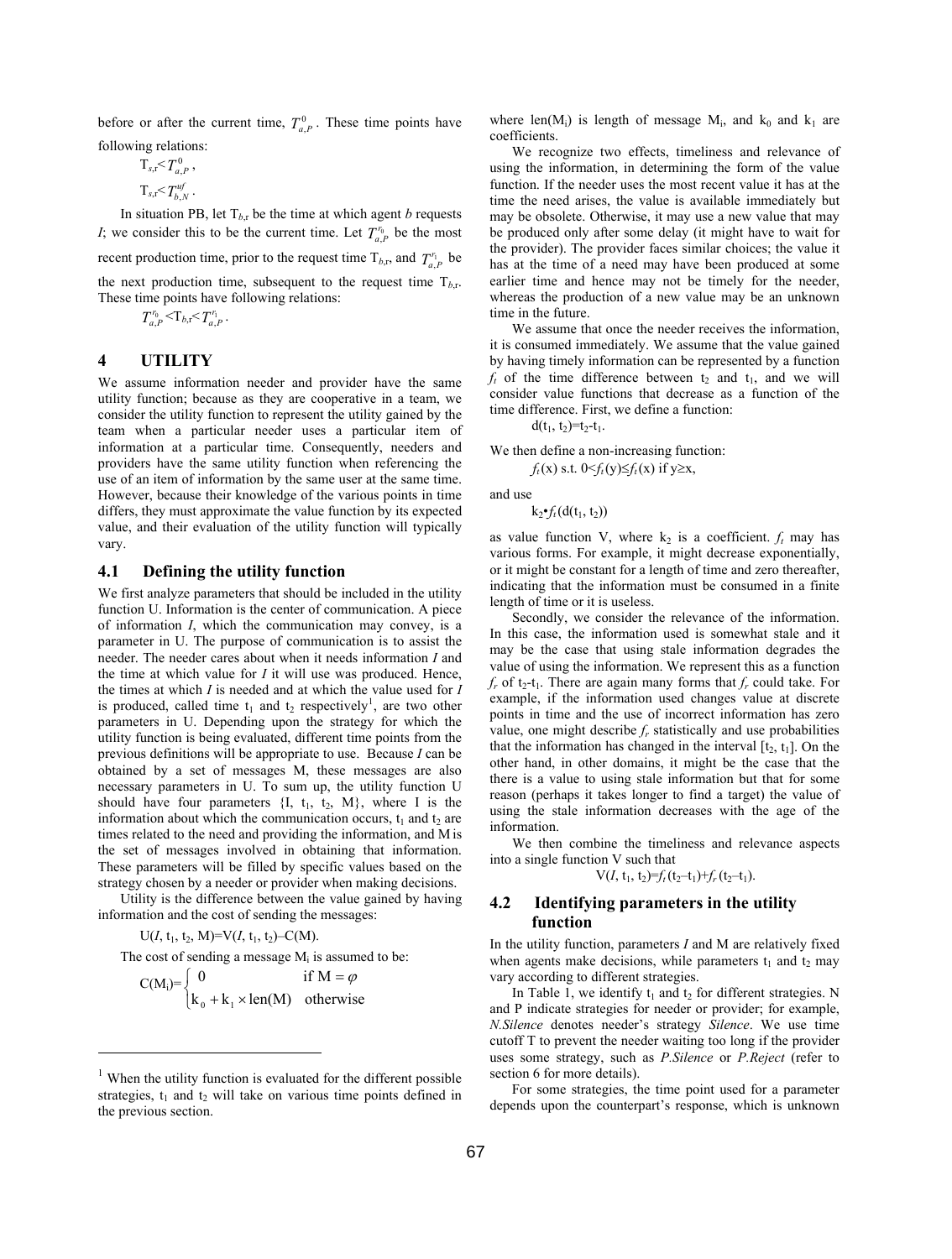to the decision maker. For example, if a needer *ActiveAsk*s for I, it does not know whether the provider will *Reject*, *Reply* or *WaitUntilNext*; if the needer *Wait*s, it does not know whether the provider will keep *Silence* or *ProactiveTell*. The needer, therefore, needs to find a way to estimate which strategy the provider will choose and how this choice impacts the needer's decision. To solve this problem, agents are asked to think as their counterparts do. We assume that both needer and provider know the other's possible strategies and estimation process. When making a decision, each will go through the estimation process of its counterpart to identify the strategy the counterpart will choose. This process, of course, will be based on each one's own information. The time point of the estimated strategy will be used to fill in the parameter.

| Parameter        |                             |                                        |
|------------------|-----------------------------|----------------------------------------|
|                  | $\mathfrak{t}_1$            | t <sub>2</sub>                         |
| Strategy         |                             |                                        |
| N.Silence        | $T^0_{b,N}$                 | $T_{s,r}$                              |
|                  |                             | $T_{a,p}^{a0}$ , if a Reply            |
| N.ActiveAsk      | $T_{b.N}^0$                 | $T_{a,P}^{a1}$ , if a WaitUntilNext    |
|                  |                             | $T_{hN}^0$ +T, if a Reject             |
| N. Wait          | $T^0_{b,N}$                 | $T_a^{\text{al}}$ , if a ProactiveTell |
|                  |                             | $T_{b,N}^0$ +T, if a Silence           |
| N.Accept         | $T_{b,N}^{g_0}$             | $\mathrm{T}_{b\text{-}g}$              |
| N.RejectNeed     | $T_{b,N}^{g_1}$             | $T_{b,g}$                              |
| P.ProactiveTell  | $T_{b,N}^{uf}$              | $T^0_{a,p}$                            |
| P.Silence        | $T_{b,N}^{uf}$              | $T^0_{a,P}$ +T                         |
| P.Reply          | $\mathrm{T}_{b,\mathrm{r}}$ | $T^{\mathit{r}_0}_{a,P}$               |
| P. WaitUntilNext | $T_{b,r}$                   | $T_{a.P}^{r_1}$                        |
| P.Reject         | $\mathrm{T}_{b,\mathrm{r}}$ | $T_{a,P}^{r_0}$ and $T_{a,P}^{r_1}$    |

Table 1. Identifying parameters for strategies

## **4.3 Calculating expected utility**

In our study, utility is a function that maps from states of information need and production to real numbers. The states of information need and production are represented by parameters  ${I, t<sub>1</sub>, t<sub>2</sub>, M}$  in the utility function. Among them, at least one (and perhaps both) of  $t_1$  and  $t_2$  are unknown when an agent evaluates the utility of a strategy. Hence, we will use the expected value of the utility function as the basis for decisionmaking.

In order to calculate the expected value of the utility function, it is necessary to have the distributions of the information production and need times. Since these distributions can be arbitrarily complex, if we have no other information, the entire sample will be the best estimate of the population as long as the current samples are randomly generated according to the actual distribution. This feature allows us to take advantage of some previous data and to use the Empirical Distribution Function (EDF) [3] to estimate the distributions. We assume that the needer has a list of the time intervals between the times at which the provider produced values for a piece of information, and the provider has a similar list of the time intervals between the needer needs for a piece of information. Given the list of time intervals, the needer can estimate the distribution of time intervals between production of an item of information by a given provider. Similarly, the provider can estimate the distribution of time intervals between successive needs an item of information by a given needer. In order to make the interval lists known, each request by a needer will be accompanied by the change in the need list since the last request and each tell of the information will be accompanied by the change in the production list since the last tell.

For a given *I* and strategy S, M is known. Thus, for a given decision point involving *I*, U becomes a function of three variables,  $t_1$ ,  $t_2$  and the strategy S. The time points to be used for  $t_1$  and  $t_2$  are given in Table 1. Then, the expected value of the utility function for a given strategy S, may be computed as

$$
E(U) = \int_{t_{1s}}^{\infty} \int_{t_{2s}}^{\infty} (p(t_1, t_2) \times U(S, t_1, t_2)) dt_2 dt_1
$$

where for each of the possible strategies,  $t_1$  and  $t_2$  are replaced by the variables of Table 1 and  $t_{1s}$  and  $t_{2s}$  are lower limits of these variables, based on the time relationship described in section 3.2. Since we are only able to determine a discrete approximation to the probability density function using EDF, we use a discrete approximation to this integral function. The details of this approximation, however, are beyond the scope of this paper.

## **5 MULTI-AGENT COMMUNICATION PROCESS**

Figures 1 and 2 show finite state diagrams representing the communication process of getting and telling (respectively) an information item. Each node represents a decision point. As one proceeds through the graph, the nodes represent alternating decisions by the needer and the provider. Since some of the decisions that can be made involving waiting an arbitrary length of time for another agent to do something, the possibility of infinite waits arises. To circumvent this, we use a simple time-out rule that cancels the strategy that was selected and returns to node 0 for a new decision, but one made with the knowledge that the time-out has occurred. The nodes marked "e" are special in the sense that they represent the receipt of the information or a rejection. If the information was received, the agent just proceeds to use it, while if there was a rejection, it returns to its node 0 of the pertinent figure.



Figure 1. Situation NA: Needer needs a piece of information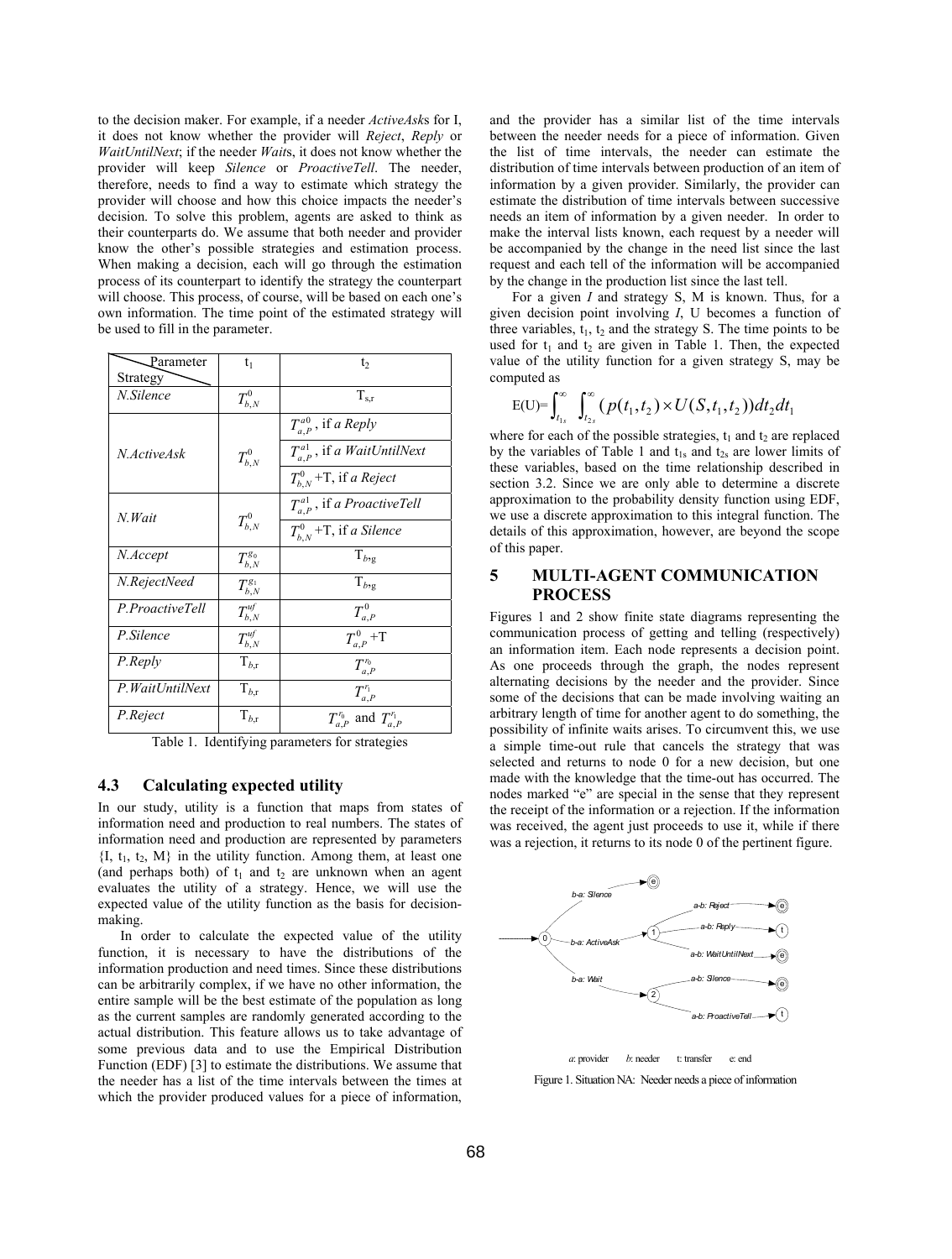

Figure 1. Situation NB : Needer receives an item from a provider



Figure 2. Situation PA: Provider produces a new piece of information



Figure 2. Situation PB: Provider receives a request for a piece of information

For example, in situation NA of Figure 1, *b* needs an information item *I*. If *b ActiveAsk*s *a* and *a Replie*s, the state will transfer to the start state of situation NB, the situation where *b* receives *I* from *a*. In this case, *b* will decide to accept the information and so inform *a*. If *b ActiveAsk*s *a*, *a* may *Reject* this request. In such a case, *b* needs to update its data about *a*'s production time and reconsider its decision; in the more general setting, it might ask a different provider. Similar sequences can occur for the provider.

## **6 DECISION-THEORETIC PROACTIVE COMMUNICATION**

/\*self is an agent who makes the decision; counterpart is an agent about whom the decision is; *I* is information that communication conveyed.\*/ SelectStrategy(self, counterpart){ for each strategy *S* Identify(self, counterpart, *S*); EU(*S*)=Evaluate(self, counterpart, *S*); select one *S* with maximum EU(*S*); return *S*;}

Figure 3. An algorithm of selecting a strategy

DTPC (Decision-Theoretic Proactive Communication) is the overall process for managing communication. It has three parts: an algorithm for selecting a strategy, algorithms for getting needed information and algorithms for providing information.

Figure 3 shows the algorithm for selecting a strategy. The Identify function identifies parameters  $(t_1$  and  $t_2)$  that will be used appropriately, based on the values listed in Table 1. A strategy with maximum expected utility will be chosen.

Figures 4 and 5 show algorithms for getting a piece of information from a provider, or providing a piece of information to a needer. Generally, agents select a strategy that has maximum expected utility and act corresponding to that and their counterpart's response.

```
/*Executed when needer is in situation NA.*/ 
GetNeededInfo(needer, provider, I){ 
   set time cutoff T; 
   Boolean obtained=FALSE; 
   while ((!obtained)&&(waitTime<T)) 
      S=SelectStrategy(needer, provider, I); 
      switch(S){ 
         case Silence: 
            Silence; //use most recent value it has 
            obtained=TRUE; 
            break; 
         case ActiveAsk: 
            ActiveAsk; 
            if provider Reject to provide I
               AdjustData(needer, provider, I); 
            elseif provider sends Reply 
             Update(KB<sub>needer</sub>, I);
           obtained=TRUE;<br>else //provider cl
                    else //provider chose WaitUntilNext 
              obtained=TRUE; 
            break; 
         case Wait:
            Wait; 
            if provider Proactivetell I 
             Update(KB<sub>needer</sub>, I);
              obtained=TRUE; 
            break; 
 }} 
   If (!obtained) 
      Silence; 
} 
/*Executed when needer is in situation B.*/ 
ReceiveInfo(needer, provider, I){ 
   S=SelectStrategy(needer, provider, I); 
   switch(S){ 
   case Accept: 
      Accept; 
     Update(KB<sub>needer</sub>, I);
      break; 
   case RejectNeed: 
      RejectNeed; 
      AdjustData(needer, provider, I); 
      break; 
}}
```
Figure 4. Algorithms about getting needed information

Function AdjustData adjusts the data about counterpart's information production or need. If the needer *ActiveAsk*s the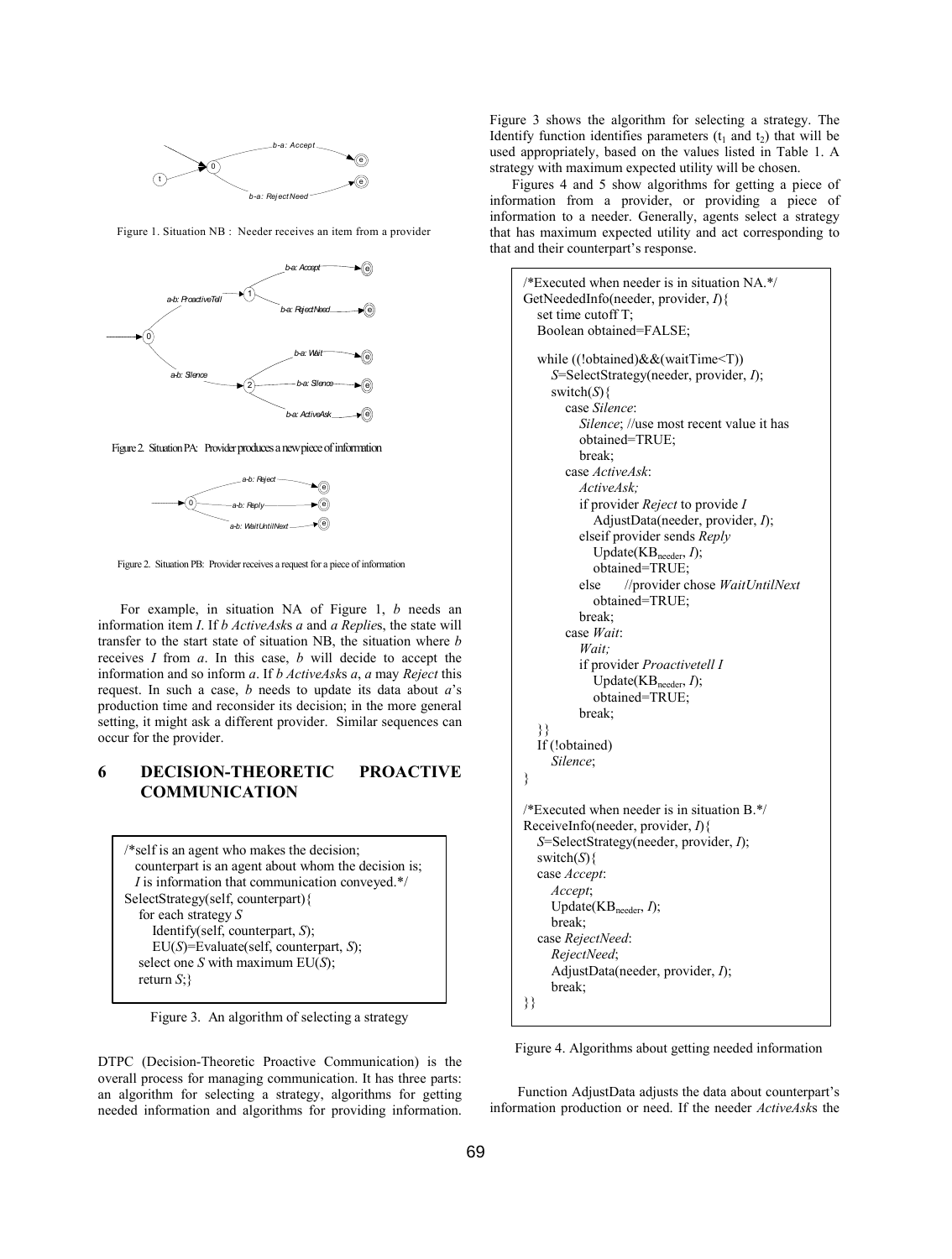provider, the provider may *Reject* this request. This means that the needer's estimation of the provider's information production time is not precise. Consequently, the needer must adjust its data about the provider's production time and reconsider its decision. Similarly, if the needer *RejectNeed*s the *proactiveTell*ed *I*, the provider needs to do the same thing.

```
/*Executed when provider is in situation PA.*/ 
ProvideNeededInfo(provider, needer, I){ 
   req=FALSE; 
   done=FALSE; 
   While (!done){ 
      S=SelectStrategy(provider, needer, I); 
      switch(S){ 
        case ProactiveTell: 
           ProactiveTell; 
           if needer RejectNeed to I
              AdjustData(provider, needer, I); 
          else done=TRUE; 
           break; 
         case Silence: 
           Silence; 
           while ((req=FALSE)&&(waitTime<T)) 
              wait; 
           if (req=FALSE) 
              AdjustData(provider, needer, I); 
           else done=TRUE; 
           break; 
}}} 
/*Executed when provider is in situation PB.*/ 
ReceiveRequest(provider, needer, I){
   S=SelectStrategy(provider, needer, I); 
  switch(S){
      case Reply: 
        Reply; 
        break; 
      case WaitUntilNext: 
         WaitUntilNext;
        break; 
      case Reject: 
        Reject; 
        break; 
}}
```
Figure 5. Algorithms about providing needed information

We set a time cutoff  $T^2$ , to guarantee that the system does not go into a waiting forever state. Thus, we need secondary decisions if the delay has expired. The algorithms simply loop back to the strategy selection point in such cases, but with the additional information that the timeout occurred. Since time passed and data has been updated, each strategy may generate different expected utility. One could then re-evaluate the strategies, again selecting the one with the maximum utility function value. Alternatively one could apply heuristically

 $\overline{a}$ 

chosen loop breaking algorithms. For example, if a needer does not get the information during T, the needer could adopt strategy *Silence*, thus using the most recent value it has, or, in the more general case of multiple providers, it could ask a different provider.

Function Update is used to update agents' knowledge bases with the received information and maintain the consistency of the knowledge base. Since the number of values for an item of information increases with time, an agent keeps only the most recent value.

## **7 SUMMARY AND CONCLUSIONS**

In this paper, we have presented a method for achieving proactive information exchange using decision theory for determining the communication strategy to be used. We have each situation that might (or might not) involve the exchange of information; we have identified the strategies that could be selected. We have then introduced the general form of a utility function that can be used for the decision theoretic selection of the best strategy. In order to do this, it is necessary to estimate the value of the utility function, as some of the independent variables cannot be precisely known by the evaluating agent. In order to provide the probability density functions necessary for estimating the values of the utility function, we suggest transmitting data on the times of information production or need along with any messages that are send among agents, and then using empirical distribution function methods to approximate the needed density functions.

In the future, we plan a simulation-based evaluation of our approach. We believe our approach can lead to more effective communication, in terms of lower message count, higher team utility gained, and better team performance than other methods.

#### **ACKNOWLEDGEMENTS**

This work was supported in part by DoD MURI grant F49620-00-I-326 administered through AFOSR.

# **REFERENCES**

- [1] Balch, T. and R. C. Arkin, 1994. Communication in Reactive Multi-agent Robotic Systems. *Autonomous Robots*, 1(1): 27-53.
- [2] Bui, H., D. Kieronska, and S. Venkatesh, 1997. Optimal Communication Among Team Members. *Lecture Notes in Artificial Intelligence*, 1342: 116-126.
- [3] Casella, G., and R. L Berger, *Statistical Inference*, Duxbury Press, 1990.
- [4] Gmytrasiewicz, P. J. and E. H. Durfee, 2000. Rational Communication in Multi-Agent Environments. *Autonomous Agents and Multi-Agent Systems*, 3(4):233- 272.
- [5] Jennings, N. R., 1995. Controlling Cooperative Problem Solving in Industrial Multi-Agent Systems Using Joint Intentions. *Artificial Intelligence,* 75(2).
- [6] Kaminka, G. A. and M. Tambe, 2002. Monitoring Teams by Overhearing: A Multi-Agent Plan-Recognition Approach. *Journal of Artificial Intelligence Research*.

<sup>&</sup>lt;sup>2</sup> Of course, if desired, one could use a different cutoff for each situation.